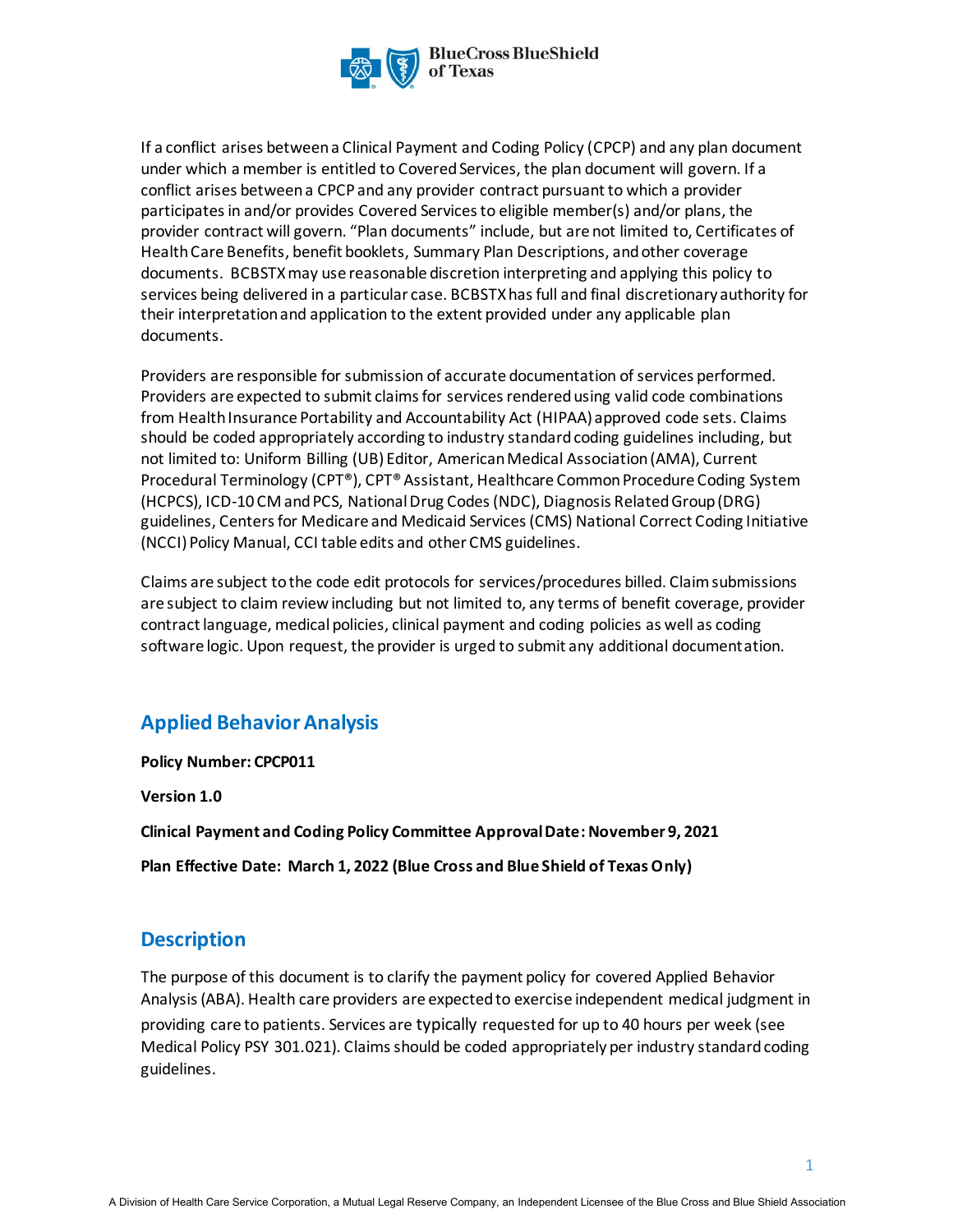

# **Reimbursement Information:**

This policy relates only to the services described herein. Please refer to the Member's Benefit Booklet for availability of benefits. Member's benefits may vary according to benefit design; therefore, member benefit language should be reviewed before applying the terms of this policy.

### **Guidelines(unless otherwise provided in the member's benefit):**

- Under medical policy and applicable state mandates, ABAservices should only be provided by Qualified Healthcare Provider (QHP) who is Certified by the Behavior Analyst Certification Board (BACB) as a Behavior Analyst and/or licensed in their state as a Licensed Behavior Analyst or Licensed Psychologist. Payer has the option to use provider type modifier.
- ABA services should not be educational, vocational, respite or custodial in nature.
	- $\triangleright$  Activities primarily of an educational/vocational nature or provided to access a school setting or curriculum that are funded directly or indirectly by a Federal, state or local entity may be excluded from reimbursement under the member's plan. Members are encouraged to seek out government funded vocational training programs, respite services, and/or Individual Education Plan (IEP) services, for such services in academic settings, whichare covered under the federal IDEA and FAPE Laws(Individuals with Disabilities Education Act and Free Appropriate Public Education under section 504).
- Reimbursement for programs/services rendered in a non-conventional setting (even if performed by a licensed provider) is subject to medical necessity review by the plan and coverage under the member's plan.
- Approval for payment is only applicable to empirically supported interventions for a current (within 36 months) Autism Spectrum Disorder diagnosis (see Medical Policy PSY 301.021).
- The preparation of treatment plans/evaluations (inclusive of time for administration, scoring, interpretation, and report write up) should generally be completed within 8 hours (32 units of 97151). Documentation of any units billed beyond that may be subject to medical necessity review and should justify the additional units. CPT code 97151 cannot be reported concurrently with other codes (AMA CPT Coding committee, 2018).
- Parent education is authorized per week for the authorization period (typically 26 weeks) for a total of 26 hours. Requests greater than one hour per week may be reviewed for medical necessity.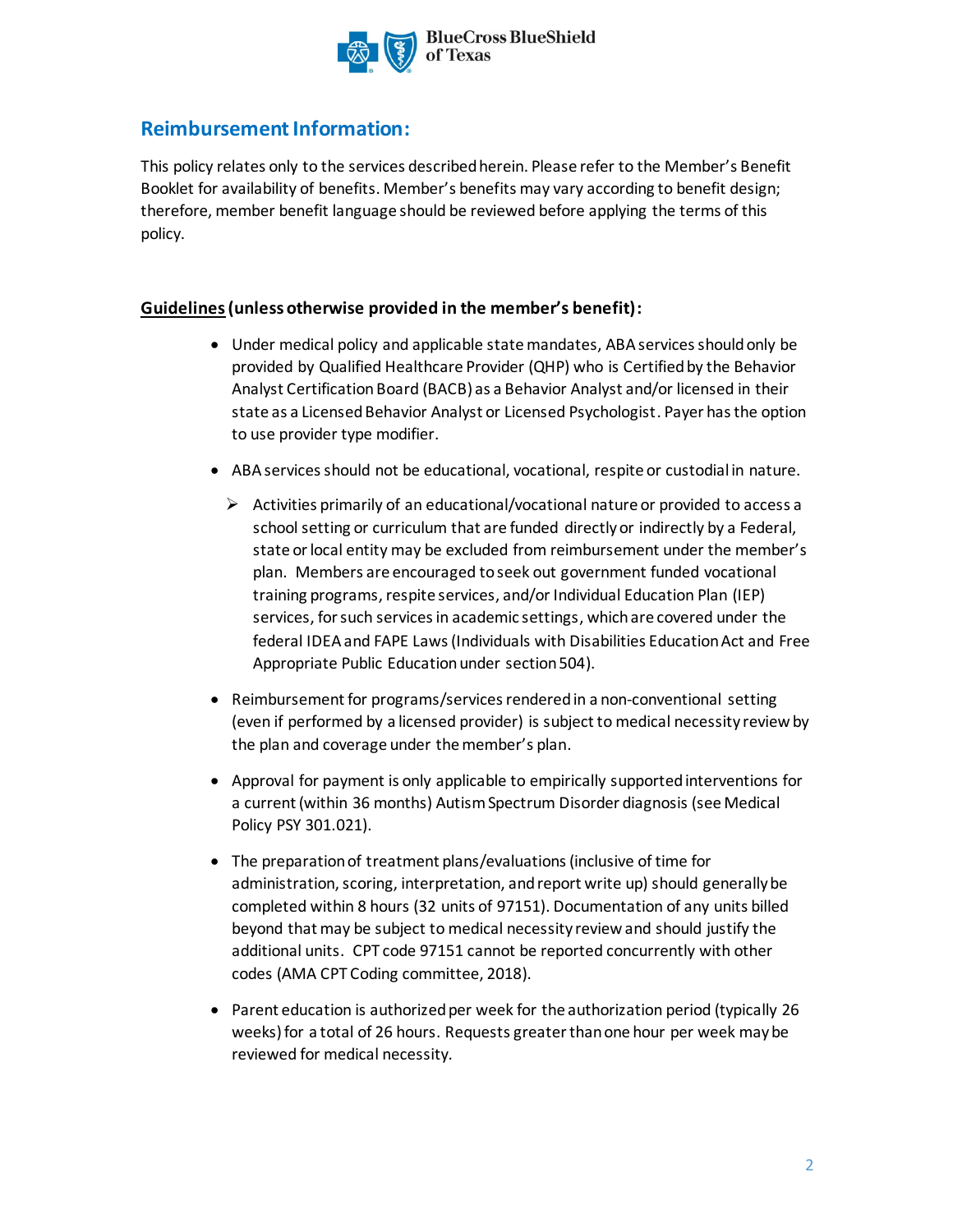

- Please refer to the most current release of the Centers for Medicare & Medicaid Services (CMS) Medically Unlikely Edits (MUE) table for guidance on the maximum units of service that a provider would report under most circumstances for a single beneficiary on a single date of service. Service units are also limited by specific authorization period.
- CPT Codes 0362T, 0373T involve assessment and direct treatment of severe maladaptive behavior and must be:
	- $\triangleright$  Administered by the physician or other qualified healthcare professional who is on site;
	- $\triangleright$  With the assistance of two or more technicians;
	- $\triangleright$  For a patient who exhibits destructive behavior;
	- $\triangleright$  Completed in an environment that is customized, to the patient's behavior.

Examples of customized, specialized, and high-intensity settings include a means of separating from other patients, use of protective gear, padded isolation rooms with observation windows and medical protocols for monitoring patient during and after high intensity episodes, an internal/external review board to examine adverse incidents, access to mechanical/chemical restraint, and frequent external review to determine if the patient needs a higher level of care and whether this patient be safely treated in an outpatient setting. This service may be provided in day treatment, intensive outpatient day treatment or inpatient facilities, depending on the behavior.

- CPT code 97156 (Family Adaptive Behavior Treatment Guidance) is expressly for the QHP to meet face-to-face with the guardians/caregivers of the patient (with or without the patient present). This code should be reported when engaging in this activity rather than 97155, which is reserved for meetings with the patient.
- CPT codes are face to face and with one patient unless otherwise specified in the description. Billable supervision of a patient must be face to face and involves only one technician. There is no CPT code for indirect (patient not present) supervision activities or week-to-week treatment planning. (The only codes that allow for the patient not present are assessment/reassessment report writing-97151 and family adaptive behavior treatment guidance-97156).
- ABA services provided via Telemedicine/Telehealth are subject to the terms of CPCP033 Telemedicine and Telehealth Services
- Although not required for prior authorization or as preservice requirement, documentation required to substantiate that services were rendered include but are not limited to: (1) a parent or caregiver's signature for each rendered service that also includes the service/code provided, rendering provider's name/signature, the date of service, and the beginning/end times of the service, (2) a written account, summary, or note of the service rendered, and (3) data point(s) regarding the Member's progress for the day, may be required immediately after the service occurred and for the purposes of audit.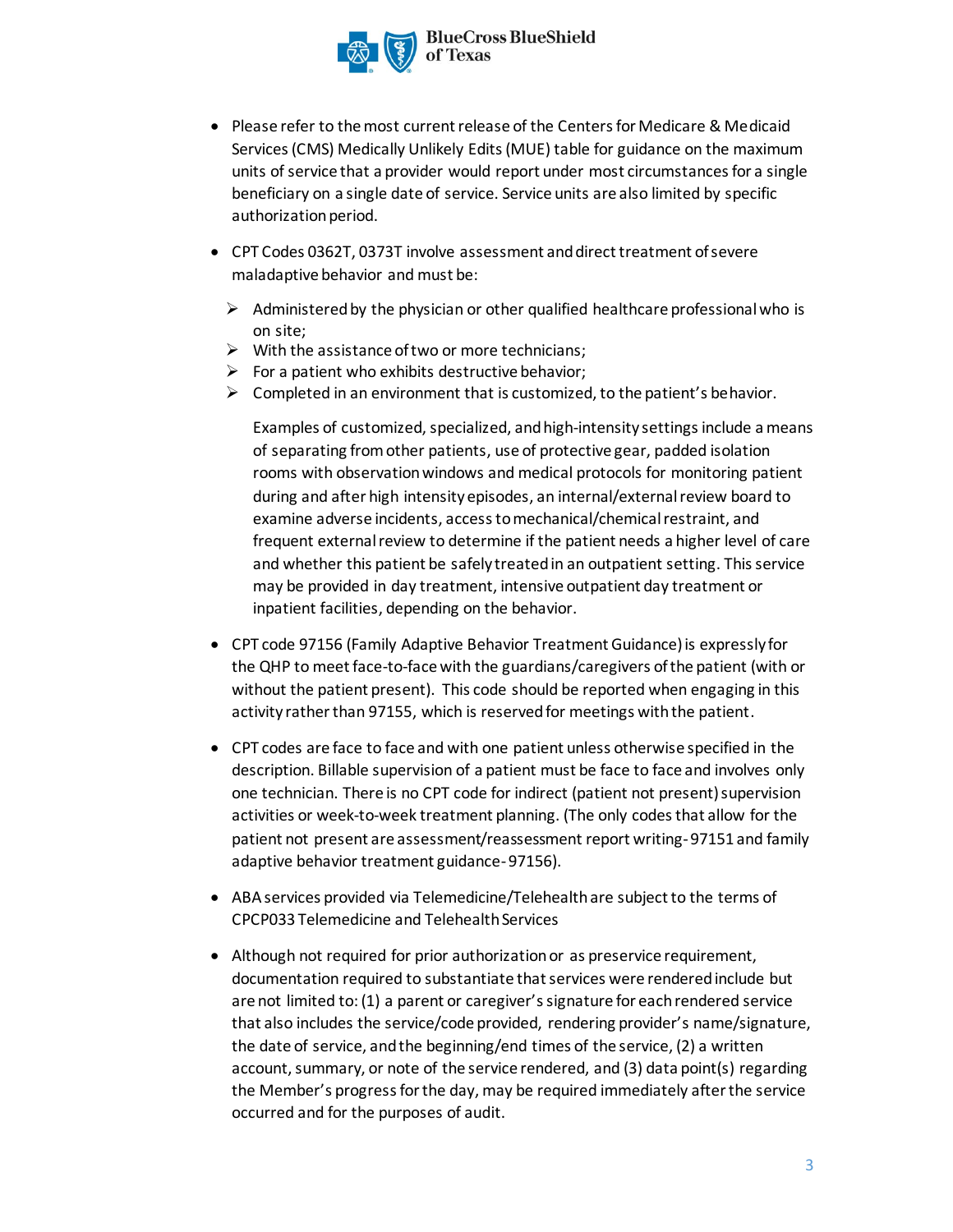

**BlueCross BlueShield** 

- Case Supervision activities are comprised of both direct supervision (patient present) and indirect supervision (patient not present). Direct supervision includes direction of Registered Behavior Technicians, treatment planning/monitoring fidelity of implementation, and protocol modification. Whereas indirect supervision includes developing treatment goals, summarizing and analyzing data, coordination of care with other professionals, report progress towards treatment goals, develop and oversee transition/discharge plan, and training and directing staff on implementation of new/revised treatment protocols (patient not present). The AMA codes for Adaptive Behavior Services indicate that the activities associated with indirect supervision are bundled codes and are otherwise considered a practice expense and not reimbursable. Although indirect supervision is a practice expense, documentation in the treatment plan of this service occurring is expected. The BACB (2014, pp. 31) recommends 20% of direct hours be spent in "Case Supervision activities" [both indirect and direct supervision combined] and 50% of this time be used for direct supervision. Direct supervision will be authorized at a minimum of 1 hour per week when less than 10 hours of direct services are authorized.
- To date, there is no empirical support that short-term, intermittent, high-intensity ABA programs (e.g., summer months only) result in long-term optimal treatment outcome efficacy [9]. Further, medically necessaryABA is not a replacement for the structure and routine of school or custodial care of the member. Additionally, "wrap-around services" are not empirically supported nor the first line treatment for Autism Spectrum disorders.
- Research on social skills training in group settings has been limited to specific protocols used in durations ranging from 30 minutes to 120 minutes per day for 36 weeks [14-23]. There should be specific goals and planned programming to support group treatment requests. Group treatment is not intended to capture time spent during meals and breaks from ABA treatment, or times when staffing limitations result in inability to render 1:1 treatment.
- Direct treatment by QHP (97152, 97153 or 97154). If the QHP "personally performs the technician activities, his or her time engaged in these activities should be reported as technician time." (AMA CPT Coding committee, 2018 pp 711)
- CPT codes 97154 and 97158 refer to group interventions. Groups must contain no fewer than 2 members and no more than 8 members (AMA CPT Coding Committee, 2018). QHP direction of the technician as they render 97154 would be captured as code 97155. QHP directly rendering group treatment with protocol modification would be captured as 97158.
- Use a single modifier (HM, HN, HO) to indicate the level of education, training, and certification of the rendering provider of the 97153 codes.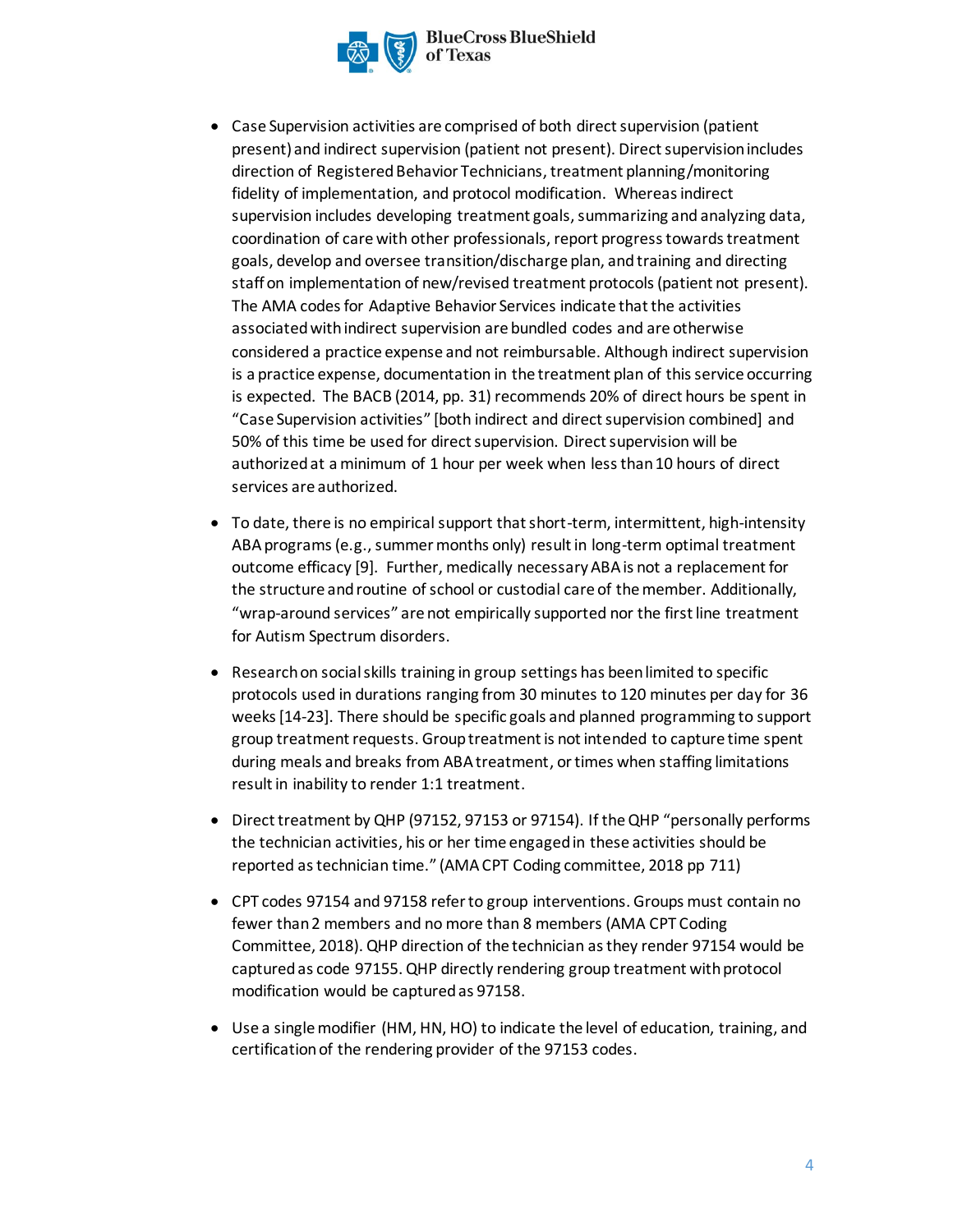

- **BlueCross BlueShield**
- There may be times when it is clinically indicated to provide co-treatment with another distinct service, such as Speech Therapy or Occupational Therapy. Such cotreat sessions should be for the purpose of addressing defined behavioral or skills deficits present and should be documented in the treatment plan as such. Co-treat sessions should not be provided to act as an aide for the other service or for the purpose of providing/receiving staff training on interventions used. Co-treat sessions should be billed with the appropriate modifier.

**Reporting units for timed codes:** When multiple units of therapies or modalities are provided, the 8-minute rule must be followed when billing for these services. A provider should not report a direct treatment service if only one attended modality or therapeutic procedure is provided in a day and the procedure is performed for less than 8 minutes.

- The time reported should be the time actually spent in the delivery of the modality and/or therapeutic procedure. This means that pre- and post-delivery services should not be counted in determining the treatment time.
- The time that the patient spends not being treated, due to resting periods or waiting for a piece of equipment to become available, is not considered treatment time.
- All treatment time, including the beginning and ending time of the direct treatment, must be recorded in the patient's medical record, along with the note describing the specific modality or procedure.

The following unit of service billing guideline has been published by Medicare. It is the standard when billing multiple units of service with timed procedures defined as per each 15 minutes.

- ➢ unit: ≥ 8 minutes through 22 minutes
- ➢ units: ≥ 23 minutes through 37 minutes
- ➢ units: ≥ 38 minutes through 52 minutes
- ➢ units: ≥ 53 minutes through 67 minutes
- ➢ units: ≥ 68 minutes through 82 minutes
- ➢ units: ≥ 83 minutes through 97 minutes
- ➢ units: ≥ 98 minutes through 112 minutes
- ➢ units: ≥ 113 minutes through 127 minutes

If any 15-minute timed service that is performed for 7 minutes or less on the same day as another 15-minute timed service that was also performed for 7 minutes or less and the total time of the two is 8 minutes or greater, then bill one unit for the service performed for the most minutes. The same logic is applied when three or more different services are provided for 7 minutes or less.

For example, if a provider renders:

- ➢ 5 minutes of 97035 (ultrasound),
- $\geq 6$  minutes of 97110 (therapeutic procedure), and
- $\geq 7$  minutes of 97140 (manual therapy techniques)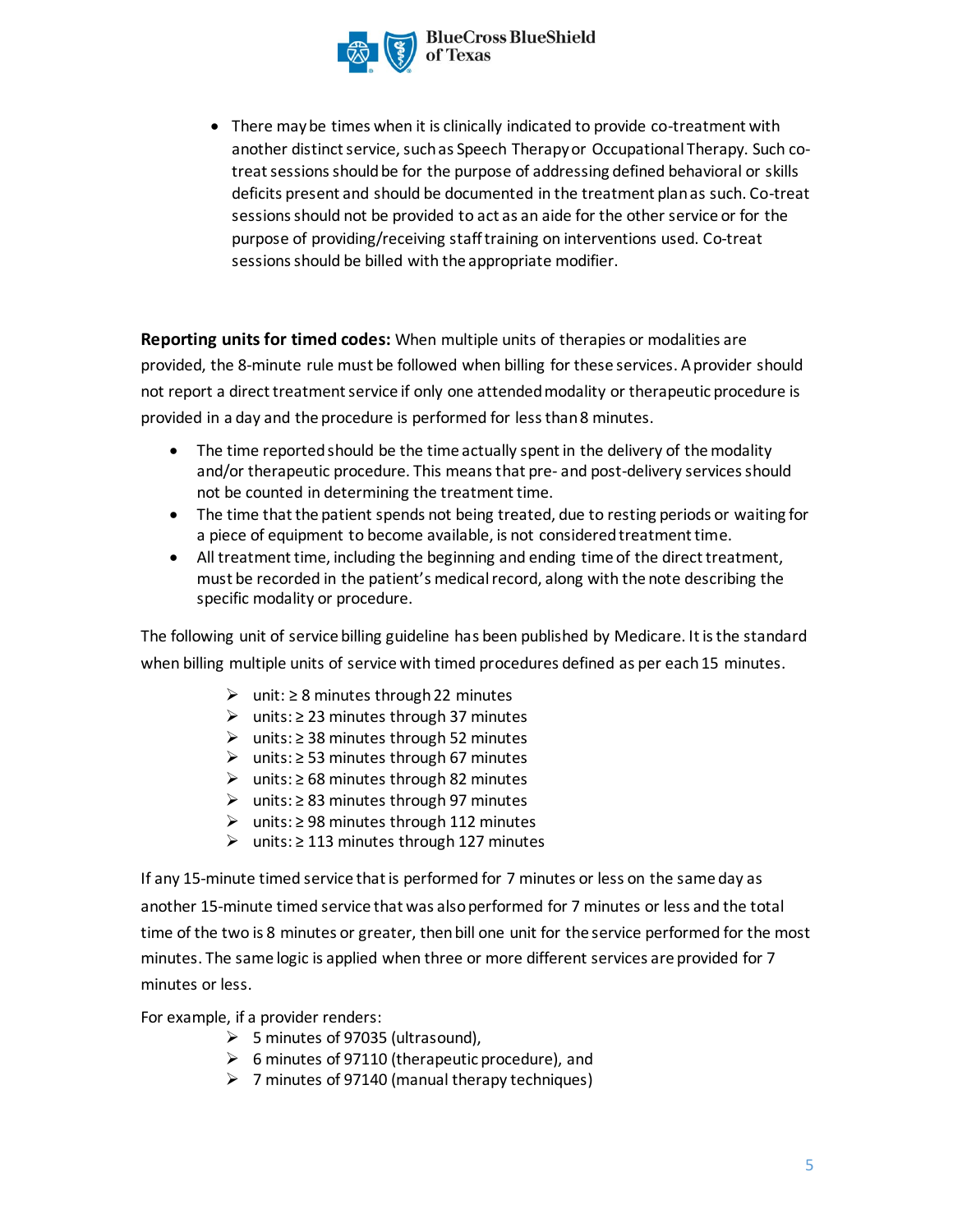

Then claim should be filed with 1 unit of 97140 since the total minutes of direct treatment is 18 minutes. The patient's medical record should document that all three modalities and procedures were rendered and include the direct treatment time for each.

If any direct patient contact timed service is performed on the same day as another direct patient contact timed service, then the total units billed cannot exceed the total treatment time for these services.

For example, if a provider renders:

- $\geq$  8 minutes of 97530 (therapeutic activities),
- ➢ 8 minutes of 97110 (therapeutic procedure), and
- $\geq$  8 minutes of 97140 (manual therapy techniques)

Then claim should be filed with a total of 2 units since the total minutes of direct treatment is 24 minutes. The patient's medical record should document that all three modalities and procedures were rendered and include the direct treatment time for each.

The following procedural codes serve as guidelines for the billing of Applied Behavior Analysis services:

| <b>CPT Code</b> | Guideline                       |
|-----------------|---------------------------------|
| 0362T           | BHV ID SUPRT ASSMT EA 15 MIN    |
| 0373T           | ADAPT BHV TX EA 15 MIN          |
| 97151           | BHV ID ASSMT BY PHYS/QHP        |
| 97152           | BHV ID SUPRT ASSMT BY 1 TECH    |
| 97153           | ADAPTIVE BEHAVIOR TX BY TECH    |
| 97154           | <b>GRP ADAPT BHV TX BY TECH</b> |
| 97155           | ADAPT BEHAVIOR TX PHYS/QHP      |
| 97156           | FAM ADAPT BHV TX GDN PHY/QHP    |
| 97157           | MULT FAM ADAPT BHV TX GDN       |
| 97158           | GRP ADAPT BHV TX BY PHY/QHP     |

## **References:**

- 1. American Medical Association CPT Coding Committee (2018). 2019 CPT Professional Codebook. Chicago, Il: American Medical Association Publishing
- 2. American Psychiatric Association. (2013). Diagnostic and statistical manual of mental disorders, (5th Ed.). Arlington, VA: American Psychiatric Publishing.
- 3. Behavior Analyst Certification Board (2014)[. Applied Behavior Analysis Treatment for Autism](https://casproviders.org/asd-guidelines) [Spectrum Disorders: Guidelines for Healthcare Funders and Managers](https://casproviders.org/asd-guidelines). Littleton, CO: Author.
- 4. [Centers for Medicare & Medicaid Services \(CMS\) Medically Unlikely Edits](https://www.cms.gov/Medicare/Coding/NationalCorrectCodInitEd/MUE.html) (MUE) Table (effective 1/1/2019). (Accessed 2018 April 11).
- 5. [Fein,](https://www.ncbi.nlm.nih.gov/pubmed/?term=Fein%20D%5BAuthor%5D&cauthor=true&cauthor_uid=23320807) D., et al. (2013) Optimal Outcome in Individuals with a History of Autism[. J Child](https://www.ncbi.nlm.nih.gov/entrez/eutils/elink.fcgi?dbfrom=pubmed&retmode=ref&cmd=prlinks&id=23320807) [Psychol Psychiatry. Feb; 54\(2\): 195](https://www.ncbi.nlm.nih.gov/entrez/eutils/elink.fcgi?dbfrom=pubmed&retmode=ref&cmd=prlinks&id=23320807)–205.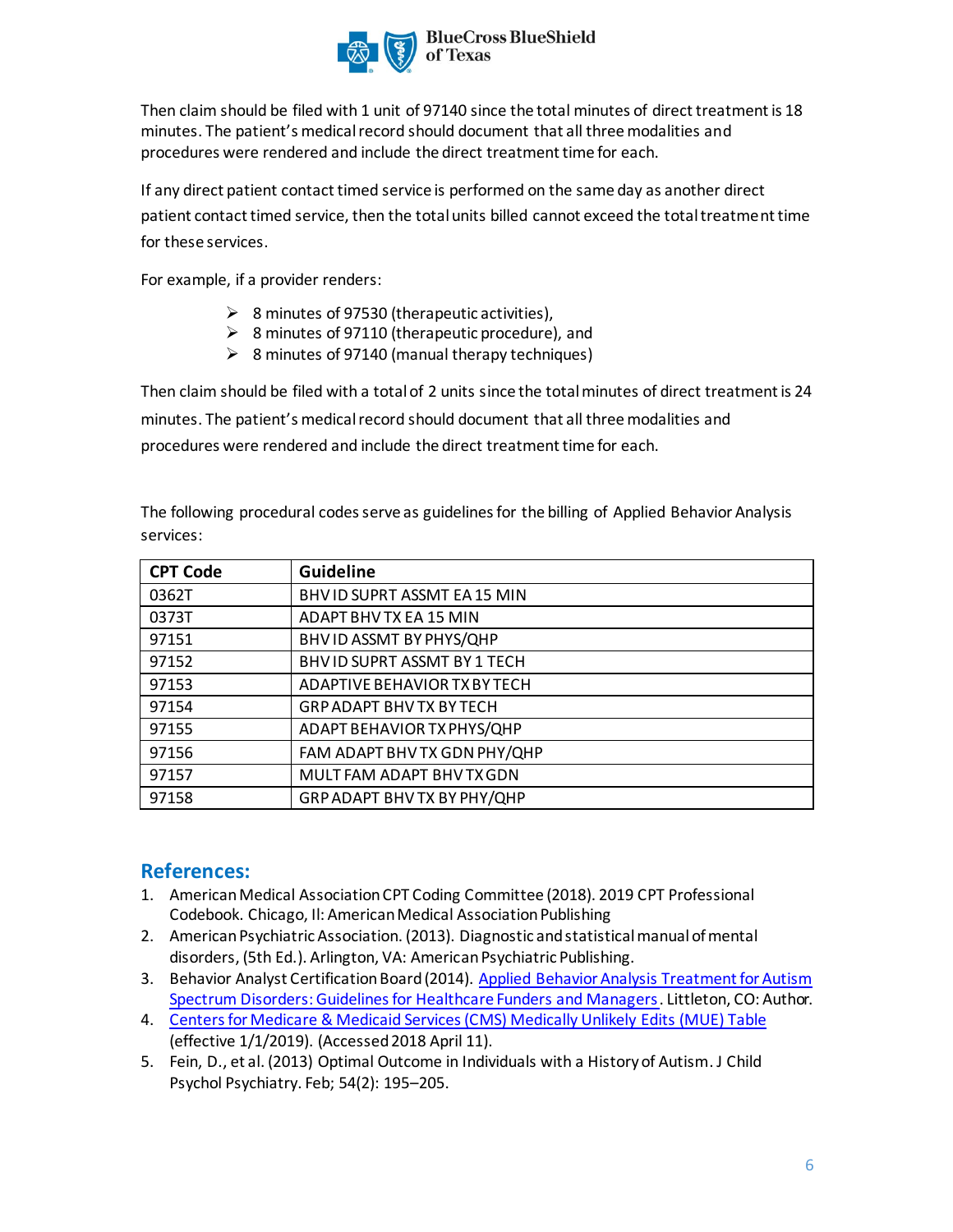

- 6. [Maglione M.A](https://www.ncbi.nlm.nih.gov/pubmed/?term=Maglione%20MA%5BAuthor%5D&cauthor=true&cauthor_uid=23118248)., et al. (2012[\) Technical Expert Panel;](https://www.ncbi.nlm.nih.gov/pubmed/?term=Technical%20Expert%20Panel%5BCorporate%20Author%5D) [HRSA Autism Intervention Research](https://www.ncbi.nlm.nih.gov/pubmed/?term=HRSA%20Autism%20Intervention%20Research%20%E2%80%93%20Behavioral%20(AIR-B)%20Network%5BCorporate%20Author%5D)  [Behavioral \(AIR-B\) Network.](https://www.ncbi.nlm.nih.gov/pubmed/?term=HRSA%20Autism%20Intervention%20Research%20%E2%80%93%20Behavioral%20(AIR-B)%20Network%5BCorporate%20Author%5D) Nonmedical interventions for children with ASD: recommended guidelines and further research needs[. Pediatrics.](https://www.ncbi.nlm.nih.gov/pubmed/23118248) Nov;130 Suppl 2:S169-78.
- 7. Ontario Association for Behaviour Analysis (2017)[. Evidenced Based Practices for Individuals](http://www.ontaba.org/pdf/ONTABA%20OSETT-ASD%20REPORT%20WEB.pdf) [with Autism Spectrum Disorder: Recommendations for Care Givers, Practitioners, and Policy](http://www.ontaba.org/pdf/ONTABA%20OSETT-ASD%20REPORT%20WEB.pdf) [Makers Ontario, Canada.](http://www.ontaba.org/pdf/ONTABA%20OSETT-ASD%20REPORT%20WEB.pdf)
- 8. [Orinstein](https://www.ncbi.nlm.nih.gov/pubmed/?term=Orinstein%20AJ%5BAuthor%5D&cauthor=true&cauthor_uid=24799263) A. J., et al., (2014) Intervention for optimal outcome in children and adolescents with a history of autism. J Dev Behav Pediatr. May; 35(4): 247-56.
- 9. [Reichow B](https://www.ncbi.nlm.nih.gov/pubmed/?term=Reichow%20B%5BAuthor%5D&cauthor=true&cauthor_uid=21404083). (2012) Overview of meta-analyses on early intensive behavioral intervention for young children with autism spectrum disorders[. J Autism Dev Disord.](https://www.ncbi.nlm.nih.gov/pubmed/21404083/) Apr;42(4):512-20.
- 10. [Weinmann S.](https://www.ncbi.nlm.nih.gov/pubmed/?term=Weinmann%20S%5BAuthor%5D&cauthor=true&cauthor_uid=21289897), et al. (2009) Behavioural and skill-based early interventions in children with autism spectrum disorders. [GMS Health Technol Assess.](https://www.ncbi.nlm.nih.gov/pubmed/21289897) Jul 29;
- 11. Weitlauf, A.S., et al. (2014[\) Therapies for Children with](https://effectivehealthcare.ahrq.gov/topics/autism-update/research/) Autism Spectrum Disorder: [Behavioral Interventions Update.](https://effectivehealthcare.ahrq.gov/topics/autism-update/research/) Effective Healthcare Program Comparative Effectiveness Review #137 AHRQ Publication No. 14-EHCO36 [Internet] Agency for Healthcare Research and Quality. AccessedAug.
- 12. Fovel, J. T. (2002). The ABA program companion. New York, NY: DRL Books.
- 13. Koegel, R. L., & Rincover, A. (1974). Treatment of psychotic children in a classroom environment: 1. Learning in a large group. Journal of Applied Behavior Analysis, 7(1), 45-59.
- 14. Leaf, J. B., Dotson, W. H., Oppenheim-Leaf, M. L., Sherman, J. A., & Sheldon, J. B. (2012). A programmatic description of a social skills group for young children with autism. Topics in Early Childhood Special Education, 32(2), 111-121.
- 15. Leaf, R. B., Taubman, M. T., McEachin, J., & Driscoll, M. (2008). It's time for school!: Building quality ABA educational programs for students with autism spectrum disorders. New York, NY: DRL Books.
- 16. Lerner, M. D., Mikami, A. Y., & Levine, K. (2011). Socio-dramatic affective-relational intervention for adolescents with Asperger syndrome & high functioning autism: Pilot study. Autism, 15(1), 21-42.
- 17. Lopata, C., Thomeer, M. L., Volker, M. A., & Nida, R. E. (2006). Effectiveness of a cognitivebehavioral treatment on the social behaviors of children with Asperger disorder. Focus on Autism and Other Developmental Disabilities, 21(4), 237-244.
- 18. Lopata, C., Thomeer, M. L., Volker, M. A., Nida, R. E., & Lee, G. K. (2008). Effectiveness of a manualized summer social treatment program for high-functioning children with autism spectrum disorders. Journal of autism and developmental disorders, 38(5), 890-904.
- 19. Reichow, B., & Volkmar, F. R. (2010). Social skills interventions for individuals with autism: Evaluation for evidence-based practices within a best evidence synthesis framework. Journal of autism and developmental disorders, 40(2), 149-166.
- 20. Taubman, M., Brierley, S., Wishner, J., Baker, D., McEachin, J., & Leaf, R. B. (2001). The effectiveness of a group discrete trial instructional approach for preschoolers with developmental disabilities. Research in Developmental Disabilities, 22(3), 205-219.
- 21. Taylor, B. A., & DeQuinzio, J. A. (2012). Observational learning and children with autism. Behavior Modification, 36(3), 341-360.
- 22. Braumes, A., Čolić, M., & Araiba, S. (2020). Comparison of telehealth related ethics and guidelines and a checklist for ethical decision-making in midst of the COVID-19 pandemic. Behavior Analysis in Practice.
- 23. Colombo, R. A., Wallace, M., & Taylor, R. (2020). An Essential Service Decision Model for ABA Providers During Crisis. Behavior Analysis in Practice, 1.
- 24. Cox, D. J., Plavnick, J. B., & Brodhead, M. T. (2020). A proposed process for risk mitigation during the COVID-19 pandemic. Behavior Analysis in Practice, 1-7.